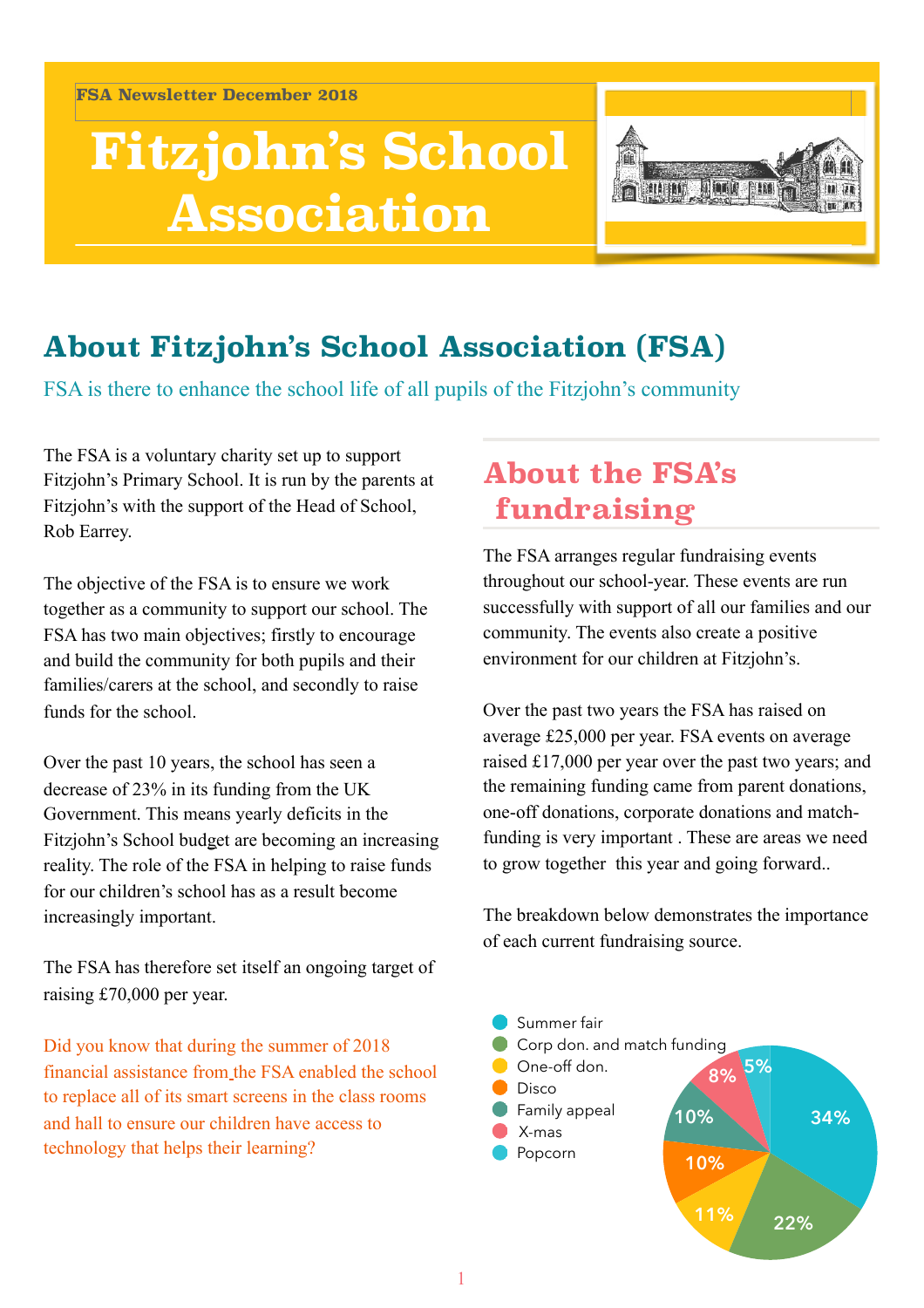# **How will donations to the FSA be used in 2019/20 and going forward?**

The aim going forward is for the FSA to raise £70,000 per year. We believe this is possible because it has been done before when the school raised money for specific projects such as playgrounds, the hall and other capital spends.

The difference now, is that the money will go towards the music, art, sport and mental health. By supporting these initiatives, the school is able to ensure that valuable teaching assistants are employed to help our children.

- 1. Every year the FSA supports some of the ongoing needs of the school. This currently covers sports coaches, text-messaging services, music tuition and club scholarships. This amounts to c.£10,000.
- 2. Develop the **music** offer at Fitzjohn's:

All our children will have the opportunity to create music and be a part of weekly music lessons. This is in addition to the music tuition already provided by the school. Fitzjohn's previously had an excellent reputation for music, and with consistent support from the FSA this can achieved again. The annual cost for this would be £15,000 per year.

#### 3. Continue to have sports and gymnastics coaches at Fitzjohn's:

Since 2014 Fitzjohn's has been able to offer highly qualified and motivated sports teachers, due to a grant provided by the Olympic Legacy Grant. However, this grant is coming to an end and without further support the school will not be able to fund specialised sports coaches. The FSA is committed to matching this funding of £20,000 per year.

- 4. Continue to have an art teacher to work with Y5 and Y6: We currently employ art teachers to work with Y5/6 so that they learn skills which will help as they move on to secondary school. The teachers use this time as part of their planning, assessment and preparation. The annual cost of this is £9,500
- 5. Continue to be able to support children and families who may have mental health issues:

The school currently works with a psychotherapist and counselor who works with individuals and families who may be impacted by negative mental health issues. The counselor also works with teachers and classes to plan lessons to help improve the mental health of all children. The FSA is committed to ensure that this continues at an annual cost of £15,000.

### **How can the FSA make this happen?**

By continued support from our community and families at Fitzjohn, the FSA believe that this increase in fundraising is possible. There are several initiatives the FSA is exploring through grants, additional one-off events, increasing the match funding donations by corporations etc.

The FSA is reaching out to all parents and careers for a monthly donation to the school. Please see below for ways to support Fitzjohn's and the FSA.